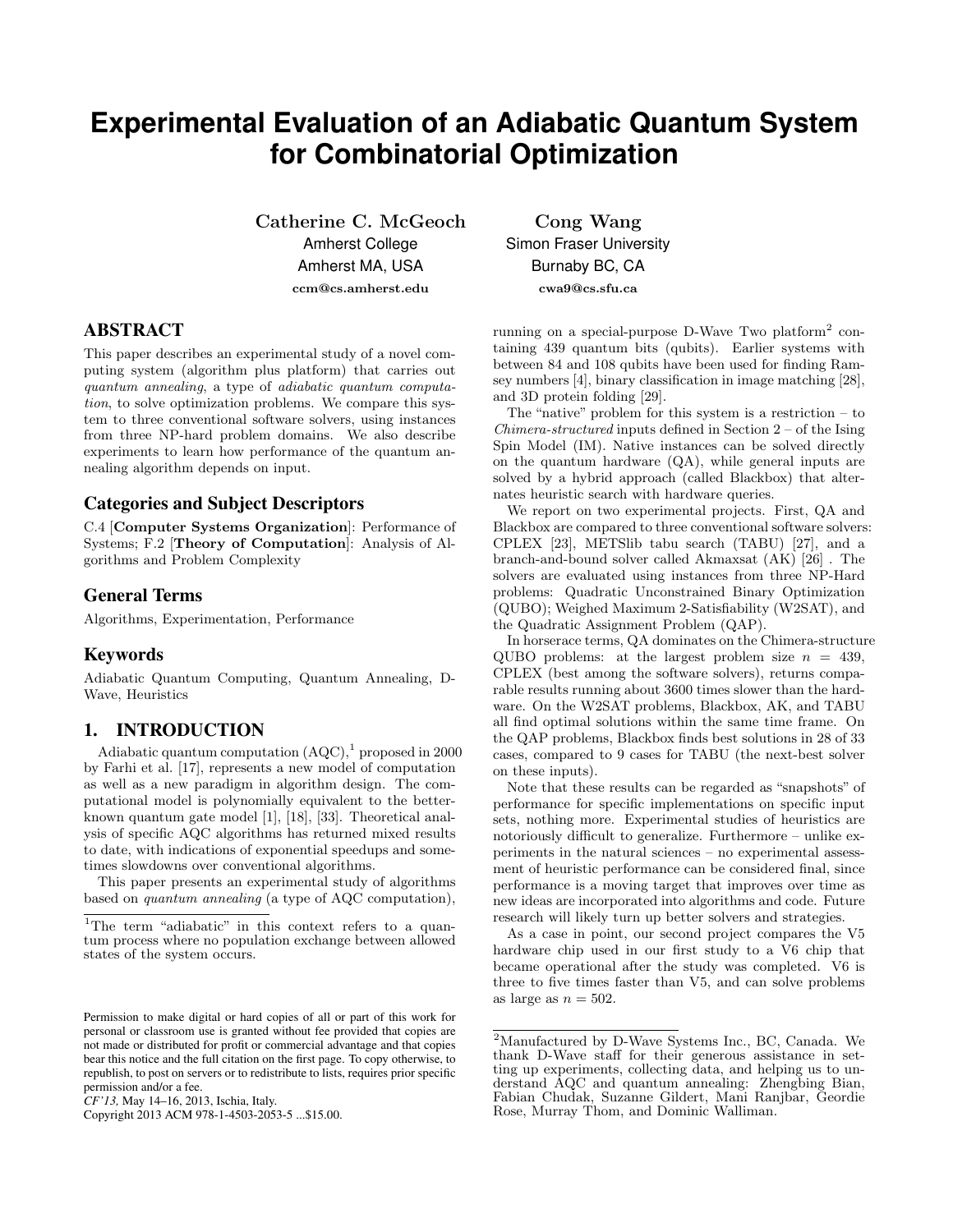Section 2 presents a basic framework for understanding adiabatic quantum computation, surveys its theoretical underpinnings, and describes how theory relates to practice. Sections 3 and 4 present experimental results. Section 5 offers some remarks about this novel approach to solving problems in combinatorial optimization.

# 2. BACKGROUND

We start with a brief overview of adiabatic quantum computing. For more information see [9], [24], or [30].

#### 2.1 Adiabatic Quantum Computing

A Hamiltonian system is a mathematical formalism to describe a physical process that evolves continuously over time  $t: 0 \to T$ . The process involves *n* binary-valued particles that can interact to influence one another's state. The possible *energies* of the system at time  $t$  are described by a Hamiltonian  $H(t)$ , a matrix of size  $2^n \times 2^n$ . The eigenvectors of  $H(t)$  correspond to the eigenstates (measurable states) of the system, and the eigenvalues to the energies of those eigenstates. The *ground state*  $\phi(t)$  is the eigenstate with the lowest energy at time t.

Now, suppose  $P$  is a minimization problem on binary strings with objective function  $f: \{0, 1\}^n \to \mathbb{R}$ . In AQC the problem variables  $X = \{x_1, \ldots, x_n\}$  correspond to the states of the particles in the process, which evolve to a lowenergy state that corresponds to a low-cost solution to P.

Under a classical mechanical model of the system, each particle is represented by a bit having state 0 or 1. Under a quantum model, particles are represented by qubits, which can exist in superposition. That is, the state of a qubit is represented by a unit vector  $x_i = (\alpha, \beta)$  in  $\mathbb{C}$ , which implies that  $|\alpha|^2 + |\beta|^2 = 1$ . A quantum state cannot be examined: when a qubit is measured its state "collapses" to 0 with probability  $|\alpha|^2$  and 1 with probability  $|\beta|^2$ .

For convenience let  $s = t/T$ , so  $0 \leq s \leq 1$ . An adiabatic quantum algorithm for solving problem  $P$  with objective function  $f$  is specified by three components:

- 1. An initial Hamiltonian  $H(0)$ , chosen so that the initial (quantum) ground state  $\phi(0)$  is easy to construct.
- 2. A final Hamiltonian  $H(1)$ , that encodes the objective function f, in such a way that ground state  $\phi(1)$  corresponds to an optimal solution to P.
- 3. An *adiabatic evolution path*, a pair of functions  $A(s)$ decreasing from 1 to 0, and  $B(s)$  increasing from 0 to 1, that control the transition from  $H(0)$  to  $H(1)$ :

$$
H(s) = A(s)H(0) + B(s)H(1).
$$

By the *adiabatic theorem* [7] (or see [17]), if the transition is carried out slowly enough, a system that is initially in a ground state will stay in a ground state. Thus  $\phi(0)$  evolves to a ground state  $\phi(1)$  that minimizes f, and when measured, yields an optimal solution X to P.

The adiabatic theorem also states that the amount of time necessary for the ground state to be preserved during transition is bounded below by a function  $h(n)/g^2$  where  $h(n)$ is polynomial in n (whenever f is) and g is the minimum spectral gap of the system, i.e. the minimum difference between the lowest (ground) eigenvalue and the second-lowest eigenvalue of  $H(s)$  at any time in the process. Therefore,

the algorithm finds an optimal solution to  $P$  in polynomial time exactly when  $q$  is an inverse polynomial in problem size  $\overline{n}$ .

As a general rule,  $q$  is difficult to bound analytically for a given problem or even to compute for a given instance. The next section surveys what is known about spectral gaps and AQC.

# 2.2 Theoretical Underpinnings

Algorithms. Farhi et al. [17] introduce the notion of adiabatic quantum computation and construct an AQ algorithm (referred to here as  $AQ_F$ ) to solve several combinatorial problems including 3SAT. In [18], Farhi et al. present numerical simulations suggesting that  $g$  is (inverse) polynomial in  $n$  for small (but arguably difficult) random instances of Exact 3-Cover. Farhi, Goldstone and Gutmann [16] also give two example problems where  $AQ_F$  takes polynomial time while conventional simulated annealing has an exponential lower bound.

 $AQ<sub>F</sub>$  has since been shown to take exponential time on some problems. For example, van Dam and Vazirani [34] construct a family of 3SAT instances for which the gap  $q$  is exponentially small. They also describe a problem that is linear on a conventional model of computation but exponential for  $AQ_F$ . Altshuler, Krovi, and Roland [2] describe a random model of Exact 3-Cover for which  $q$  is exponentially small with high probability.

On the other hand, Farhi et al [17], [19], have observed that  $g$  can sometimes be improved dramatically by simple adjustments to the algorithm. Choi [14] demonstrates that the initial Hamiltonian of  $AQ_F$  can be modified so that the argument of  $[2]$  no longer applies to g. She also presents numerical evidence that small  $g$  values can sometimes be increased by re-scaling problem weights. Dickson and Amin [15] show analytically that in the case of Maximum Independent Set, there must always exist an adiabatic path for which the exponentially small gaps of [2] do not occur. Somma and Boixo [31] show that sometimes the final Hamiltonian can be transformed in a way that preserves the ground state but (quadratically) amplifies g.

Thus, whether  $g$  is (inverse) polynomial in  $n$  can depend on algorithm parameters as well as on instance structure and instance weights. Many fundamental questions about the computational power of AQ algorithms remain open.

Models of computation. Aharanov et al. [1] show that a universal AQC model can efficiently simulate the conventional quantum gate model. Together with [18] and [33], this implies that the two quantum models are polynomially equivalent. They also demonstrate a quadratic speedup over any classical algorithm for the search problem, a result analogous to Grover's algorithm [21] for the standard quantum gate model.

Biamonte and Love [5] consider ways to simplify the model of [1], with an eye toward implementability. They show that one simple model — the one that has been realized by D-Wave systems and by others  $-$  is QMA-complete but unlikely to be universal for AQC (the class Quantum-Merlin-Authur is the quantum analog of NP).

As is the case with any computing device, there is a gap between the perfect theoretical ideal and the physical reality. Some differences between abstract models and working D-Wave platforms are sketched in the next section.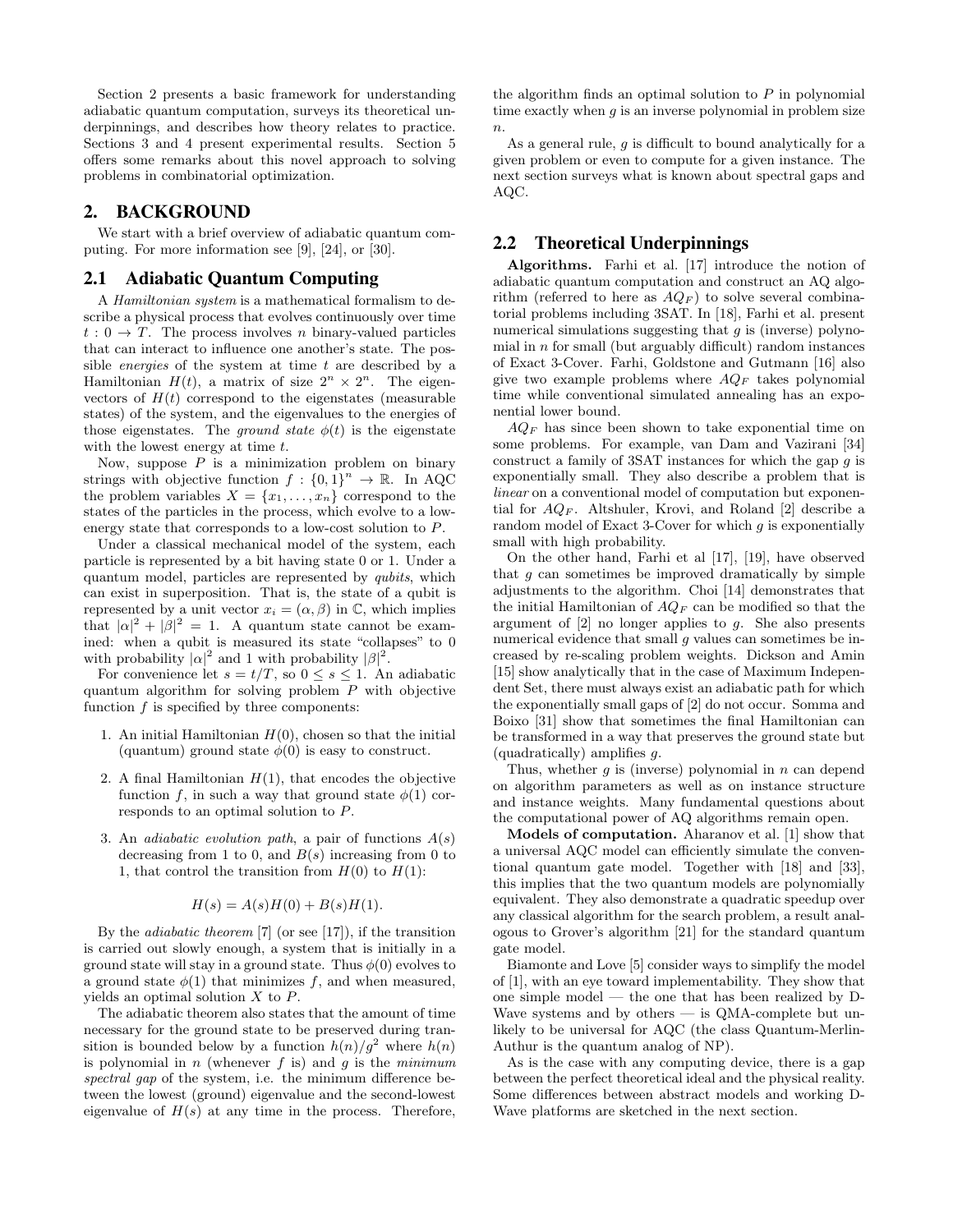# 2.3 Quantum Computing in Practice

The Ising Spin Model (IM) problem is, given real weights  $J_{ij}$  and  $h_i$ , to find an assignment of spins  $(-1, +1)$  to variables  $S = \{s_1 \dots s_n\}$  to minimize

$$
M(S) = \sum_{i < j} J_{ij} s_i s_j + \sum_i h_i s_i. \tag{1}
$$

Note that terms with negative  $J_{ij}$  are minimized if  $s_i = s_j$ , terms with positive  $J_{ij}$  are minimized if  $s_i \neq s_j$ , and the sign of  $h_i$  has a similar effect on  $s_i$ .

A D-Wave platform comprises a conventional Linux front end coupled with an analog unit ("the hardware"). A D-Wave Two hardware chip contains up to 512 flux qubits, which are microscopic loops of metal (niobium) that are capable of quantum behavior at low temperatures. That is, electrical currents in the loops can flow in clockwise  $(+1)$ or counter-clockwise (−1) direction, or both, when in quantum superposition [20]. Qubits are connected to neighbors according to a graph structure described below. The hardware is controlled by a framework of Josephson junctions that allow individual qubit values to be stored and read, and to influence the states of neighboring qubits.

The front end accepts IM instances and maps them onto the hardware graph so that weights  $h_i$  are assigned to vertices (qubits) and  $J_{ij}$  to edges in the hardware graph. The hardware carries out a process of quantum annealing to find a minimum-energy state  $S$ , as follows.

- 1. To initialize, qubits are placed in superposition ground √ states  $s_i = (\alpha, \beta)$  such that  $\alpha, \beta = \sqrt{.5}$  (each binary state equally likely).
- 2. The annealing path from initial to final state involves increasing the "influence" of the weights  $h_i$  and  $J_{ij}$  on quibit states.
- 3. At the end of the annealing process, qubits and qubit pairs are weighted according to  $h_i$  and  $J_{ij}$ . If the system remains in ground state, the collection  $S$  of measured qubit states minimizes  $M(S)$ .

In theory, if the transition is carried out slowly enough, S is an optimal solution to  $M$ , for any  $M$ . However, theoretical guarantees are based on several assumptions that are not necessarily met by the physical system, as follows.

First, AQC theory assumes there is no influence from the environment, whereas the physical system can be affected by its environment. In particular, if (1) the ambient temperature (energy) is higher than the spectral gap  $q$ , or  $(2)$ there a sufficient level of electromagnetic noise from an outside source, then with nonzero probability the qubits will "jump" from ground state to a nearby state during the annealling process. For this reason the algorithm tested here is called a quantum annealing algorithm rather than an adiabatic quantum algorithm. There is no guarantee that the final solution will be close to optimal (although in practice it often is).

To increase the probability of a successful transition, the hardware chip is cooled to approximately 0.02◦ Kelvin and operated inside a well-shielded cabinet. Furthermore the system is configured to run multiple anneals, returning a vector  $\chi = (S_1 \dots S_k)$  of k independently sampled solutions for each input. Typically  $k = 1000$  in our experiments.

Second, qubit-to-qubit interactions are restricted to neighbors in a *Chimera* graph structure  $C_g$  containing  $512 = 8 \cdot g^2$ qubits as shown below. Groups of eight qubits are connected as bipartite graphs; in each group, the 4 left nodes are also connected to their respective north/south grid neighbors and the 4 right nodes are connected to their east/west neighbors. Thus internal nodes have degree 6 and boundary nodes have degree 5.



A D-Wave Two chip is designed to hold 512 qubits arranged as a  $C_8$  Chimera graph, but the manufacturing process leaves some qubits inoperable. Thus computation takes place on a *hardware graph*  $H$  that is a subgraph of  $C_8$ . IM instances that cannot be mapped to  $H$  cannot be solved directly in hardware.

In some applications this is not a problem: the coefficients  $J_{ij}$  and  $h_i$  are obtained by sampling (an image, for example), and it is not difficult to choose sample sites  $((i, j)$ pairs) beforehand to match  $H$ . Furthermore, the mapping requires only that instances be embedded into a minor of H. Choi [13] shows that the complete graph  $K_m$  can be minor-embedded into the upper triangle of a Chimera graph  $C_m$ . Finding good algorithms and heuristics for computing minor-embeddings of  $H$  is an interesting problem for future research. If an embedding is not known the problem can be solved by Blackbox, described in the next section.

Finally there has been some debate as to whether D-Wave chips form a "truly' quantum system; this has been demonstrated for smaller (8 and 16 qubit) systems [22], [25] but not, as yet, for the full hardware graph. Boixo et al. [6] report that the hardware demonstrates quantum tunneling (which would be inconsistent with classical annealing), and find some evidence of qubit entanglement. A recent review article in Science [12] concludes that the hardware is "at least a little quantum mechanical." Either way, it remains an interesting question to learn how well this novel system competes against conventional approaches to NP-hard optimization problems

# 2.4 Blackbox

Let  $G$  denote the *connectivity graph* of a given IM input  $M$ . This graph has *n* vertices corresponding to variables  $s_i$ , and edges  $(s_i, s_j)$  present whenever  $J_{ij} \neq 0$ . As mentioned above,  $M$  can be solved by minor-embedding  $G$  into the hardware graph  $H$  and then carrying out the quantum annealing process.

Or, if such an embedding is not known, the problem can be submitted to Blackbox, a hybrid solver developed by D-Wave Systems. Blackbox accepts a general problem instance P having objective function  $f(X)$  defined on n binary variables  $X = x_1, \ldots, x_n$  (where *n* is bounded by the number of qubits in hardware). It carries out a heuristic search (specfically Tabu search) process, starting with an initial random solution and iterating to step from neighbor to neighbor in the solution space, towards a solution that minimizes  $f(X)$ .

Blackbox's selection of the neighborhood set at each iteration is guided by a query to the quantum hardware, as follows. Given a current solution  $X_i$ , Blackbox generates a neighborhood  $N_i$  of solutions that have Hamming distance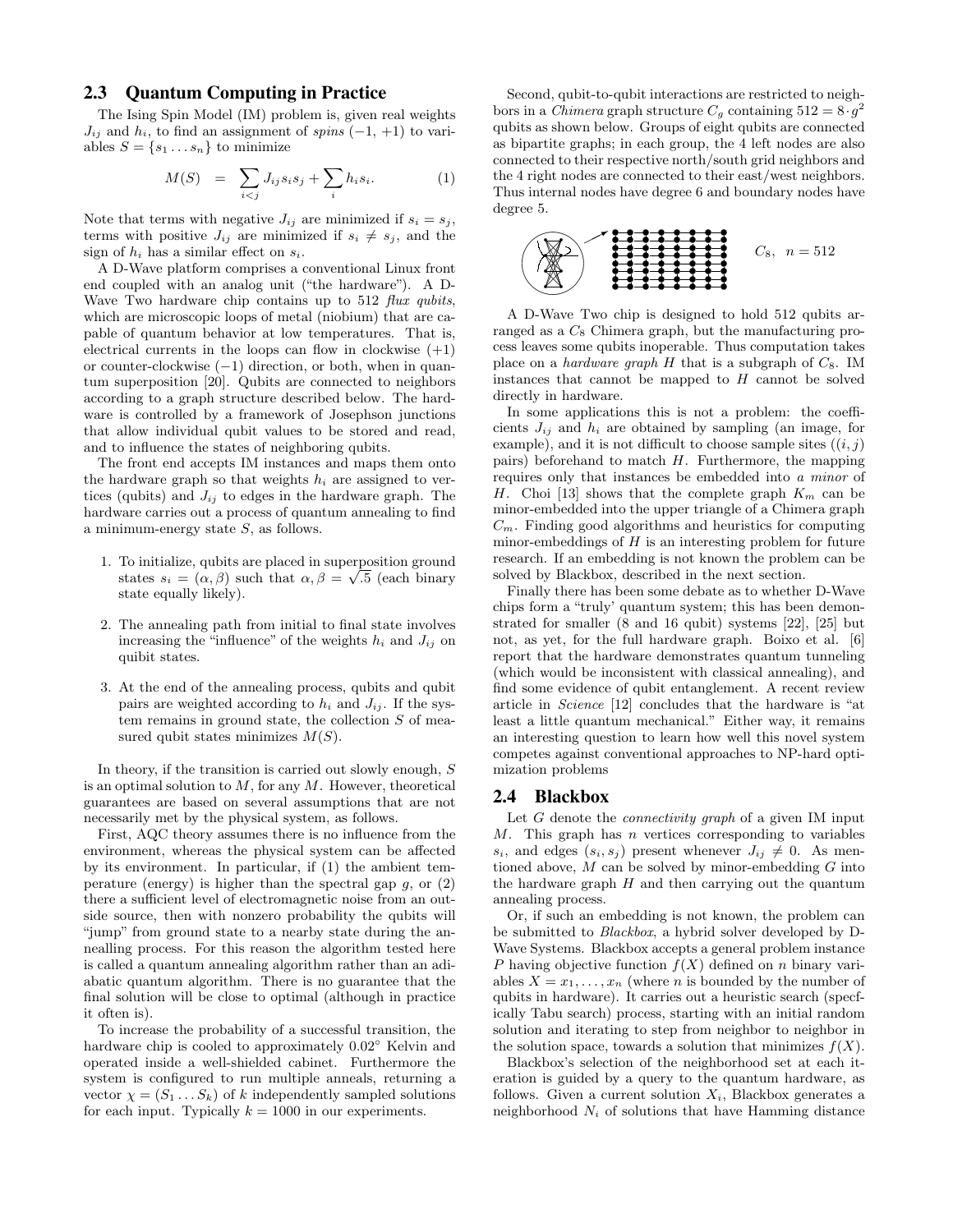1 from  $X_i$ , and computes their costs using f. It then builds an Ising Spin Model  $M$  that approximates  $f$  at these neighbor points, and matches the structure of  $H$ .  $M$  is sent to the hardware, which returns a sample  $N'_{i} = (X'_{1}, \ldots, X'_{k})$  of k solutions. Blackbox then selects a minimum-cost solution from  $\{N_i' \cup N_i\}$  that is not on its Tabu list (which records recent solutions and steps in the process), updates the list, and moves to that solution for the next iteration. Thus each iteration requires one hardware query, plus n objective function evaluations for  $N_i$ , plus some number  $k' \leq k$  of function evaluations for the unique solutions in  $N_i'$ . When Blackbox reaches a preset limit on total objective function evaluations, it stops and reports the best solution found.

#### 3. PERFORMANCE EVALUATION

Our first experimental study uses instances from three NP-Hard optimization problems: Quadratic Unconstrained Binary Optimization (QUBO); Weighted Maximum 2-Satisfiability (W2SAT); and the Quadratic Assignment Problem (QAP). Our QUBO tests used Chimera-structured inputs that, when formulated as IMs, can be solved directly in hardware. (QUBO instances can be trivially transformed to IM instances). The other two problems have general structure and are solved by Blackbox.

The software solvers evaluated here are: IBM ILOG CPLEX Optimizer version 12.3 [23]; METSlib Tabu (TABU) an opensource implementation of Tabu search [27]; and Akmaxsat (AK) [26], a branch-and-bound solver designed for W2SAT.

CPLEX and AK are exact solvers that can certify the optimality of their solutions if given enough time and space. QA, TABU, and Blackbox are heuristics that return the best solutions they can find but provide no certification.

For convenience and uniformity, instances for all three optimization problems were transformed to QUBO instances for solution in software, and to IM instances for solution in hardware. The software solvers were invoked by a common Matlab front end that carried out the following tasks: read a QUBO instance, translate it to respective solver input formats, invoke each solver, and record results.

Our experimental work began with a pilot study aimed at finding good parameter settings for the software solvers (primarily on QUBO instances) and evaluating options for timing this diverse collection of platforms and software. The pilot study took about 20 CPU-days of computation. Here are some details.

CPLEX: Since QUBO has a quadratic objective function, the quadratic programming (QP) module was invoked throughout. We found no improvements from using the instance-specific internal tuner or changing default parameters; therefore default settings were used in the main experiments. The Parallel Mode switch was turned off, causing CPLEX to run in single core mode. (Use of Parallel Mode produced speedups around 10 percent on our 4-core platform but also created timing anomalies.)

TABU: Parameters were set as follows: the initial solution is selected uniformly at random; the Tabu list (holding recently-touched variables) is of size  $\min(20, n/4)$ ; the number of unsuccessful iterations before random restart is 3500; and at each restart the new starting solution was obtained by randomly flipping  $max(10, 0.4n)$  bits of the best solution found so far. We also looked at an in-house (proprietary to D-Wave) version of tabu search that is highly tuned for QUBO instances. The in-house version was faster than METSlib TABU but neither could compete with QA on large QUBO instances.

AK: We considered two branch-and-bound programs called akmaxsat and akmaxsat-ls, that performed well in a recent Max-SAT competition [3]. Akmaxsat-ls incorporates a preprocessing step carried out by a third-party standalone program. Although akmaxsat-ls performed better in the competition, our pilot comparisons returned mixed results on our data sets. Since the introduction of standalone preprocessing code significantly complexified our runtime measurements, we chose the simpler akmaxsat for the main experiments. We do not believe that using akmaxsat-ls would have altered our overall conclusions.

Based on our tests we are confident that the solvers represent reasonably well-tuned implementations. However, we make no claim that the solvers tested here represent the most efficient heuristics (or implementations) possible for the problems we tested. As mentioned in Section 1, such claims are rarely appropriate in research on heuristic performance. One reason is that improving any given solver or strategy is an unending process: better ideas are always around the corner. Furthermore, most heuristics can be "tuned" for specific problem domains or instance classes. Highly-tuned heuristics tend to do very well on their target problems (best best case), but their performance may degrade significantly when applied to problems outside their comfort zone (worst worst case). In contrast a general solver might be never best but never worst on any given problem domain.

With this in mind CPLEX, TABU and Blackbox may be considered general-purpose solvers. AK is designed for best performance on W2SAT problems, and the QA hardware is specialized to Chimera-structured IM (or QUBO) instances.

#### 3.1 Timing issues

All software solver tests were carried out on a suite of seven Lenovo ThinkStation S30 0568 workstations, each containing one Intel Xeon E5-2609/2.4GHz Quad-Core processor with 16GB RAM. The operating system was Ubuntu 64-bit 12.04 LTS.

Blackbox runs on a Lenovo d20 workstation containing two Intel Xeon X5550@1.6GHz Quad-Core processors with 16GB RAM. The operating system is Fedora 15. The number of hardware samples per main loop iteration was set to  $k = 1000$  and the stopping rule was set to  $10^7$  function evaluations.

The QA algorithm was run on a hardware chip named Vesuvius 5 (V5) that contains 439 working qubits.

It is a challenging problem to find precise, accurate, and commensurable runtime measurements for these diverse solution strategies. We adopted the following conventions.

All software runtimes are Unix CPU times in units of seconds. The Matlab front end started timing immediately before solver invocation and stopped immediately upon return: thus the tasks carried out by the front end (including all I/O) are not included in our time measurements. All software tests were run on empty systems (with no competing user processes), measuring one solver on one instance, running on one core at a time. The Intel hyperthreading option (which is known to produce timing anomalies) was turned off. In addition to total CPU times, most tests produced "history" trace data, by which each solver recorded time and solution cost whenever a better solution was found.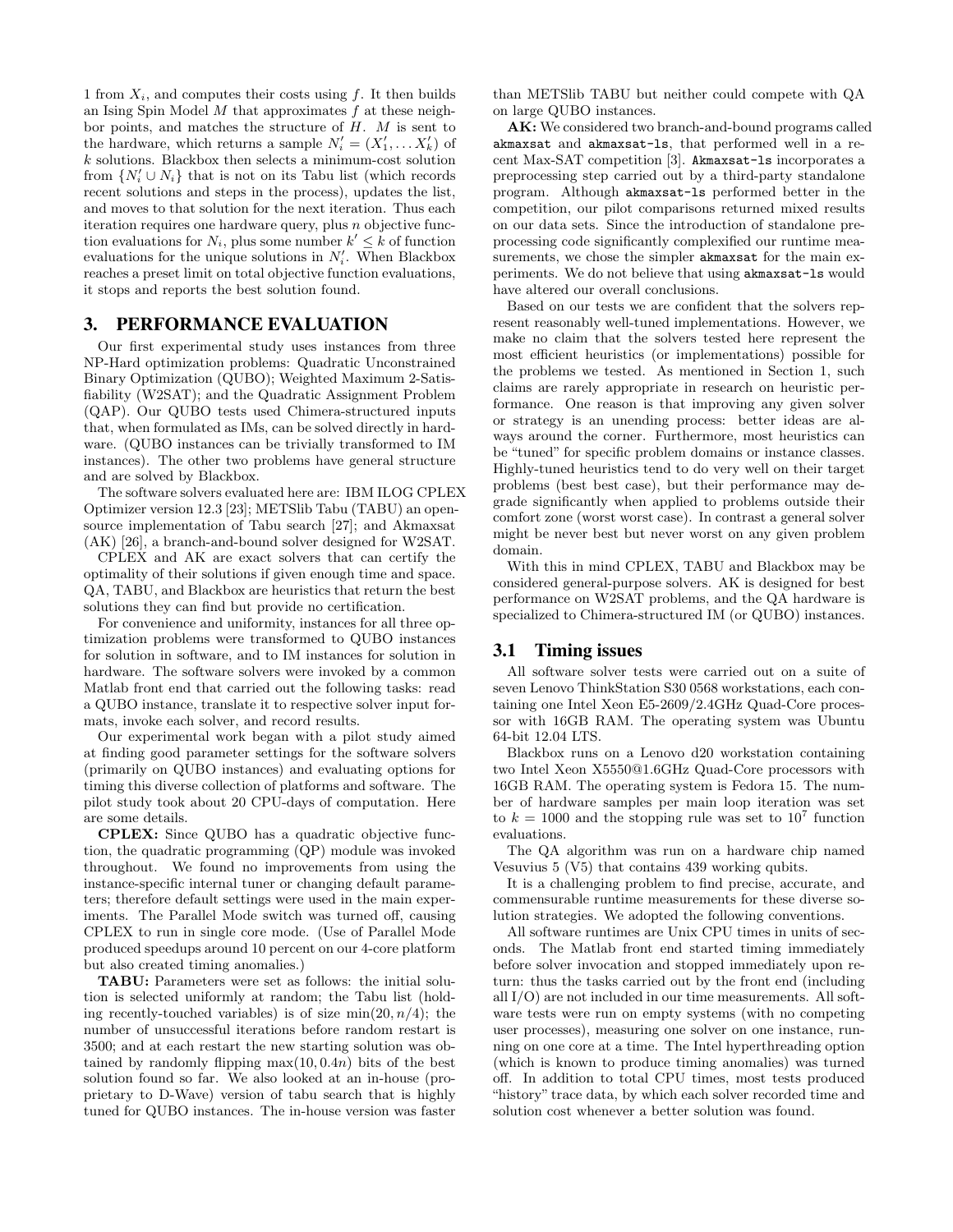For a given instance let  $S_x$  be the cost of the best solution found by solver x. CPLEX and AK were set to run to preset timeout limits (usually 30 minutes) but stop early if they can certify optimality. We distinguish between find time, the first time  $S_x$  is found by the solver, and *certify* or finish time, the total time needed to find and certify a solution. TABU always runs to a pre-set time limit, so finish times are constant and independent of  $n$ ; the above-mentioned history data is used to obtain find times.

Our Blackbox tests ran as batch requests to a server that carries out individual trials concurrently on an eight-core platform. Because of demands on this resource it was not feasible to replicate our single-core software test environment (which would have increased Blackbox times from days to weeks). Although concurrency shrinks total batch times, it inflates the reported elapsed (wall clock) times per instance by introducing scheduler overhead and cache contention; more importantly, the concurrent processes must contend for access to the hardware chip. Therefore, we cannot with any confidence make direct and precise time comparisons between Blackbox and the software solvers. In what follows we take a conservative approach and describe only rough bounds on Blackbox computation times.

New questions arise when it comes to definingcomputation times for the V5 chip. Here we report exclusive access time, the total time used by the hardware to process a single instance while other instances wait. Exclusive access time is divided into *overhead time*  $t_1$  for initializing the hardware, and sampling time  $t_2$ , which is the time to anneal and return one sample solution. Thus the total time per input is  $T = t_1 + kt_2$ , where k is the number of samples. Both  $t_1$  and  $t_2$  can be changed by adjusting the annealing path; however in normal practice they are set to default values when the chip becomes operational. For a fixed path,  $t_1$ and  $t_2$  increase very slightly with the number of qubits that must be stored and read. Throughout this section we report maximum times necessary to process the full hardware graph. These correspond to preset finish times that are independent of  $n$ ; in Section 4 we describe a procedure for estimating hardware find times.

#### 3.2 Chimera-structured QUBO Instances

Our first experiment compares performance on instances for Quadratic Unconstrained Binary Optimization: given a matrix  $Q$  of weights  $Q_{ij}$ , find an assignment of binary values  $(0,1)$  to variables  $X = \{x_1 \dots x_n\}$  to minimize

$$
Q(X) = \sum_{i,j} Q_{ij} x_i x_j. \tag{2}
$$

This problem has wide application in machine learning and computer vision: Boros et al. [8] and Tavares [32] present a long list of applications that have been formulated as QUBO problems. Tavares also shows reductions from several classic NP-Hard problems to QUBO. QUBO instances can be transformed to and from IM instances by simple arithmetic.

This test uses QUBO instances with connectivity graphs  $G \subset H$ , which (after transformation to IM) can be solved directly in hardware. The experiment takes 100 random instances each at problem sizes  $n = 32, 119, 184, 261, 349, 439$ (corresponding to subgrids of the hardware graph). Weights are drawn uniformly from the set  $\{-1, +1\}.$ 



Figure 1: Success rates: proportion of best solutions found in 491ms CPU time (tabu, amax, cplex software) and exclusive access time (QA hardware).



Figure 2: Differences between solution cost  $S_x$  in 491ms runtime, and best solution B for each input. Dotted lines connect means for each solver; vertical bars show the range of observations. The numbers at bottom are means  $\overline{B}$  for each problem size.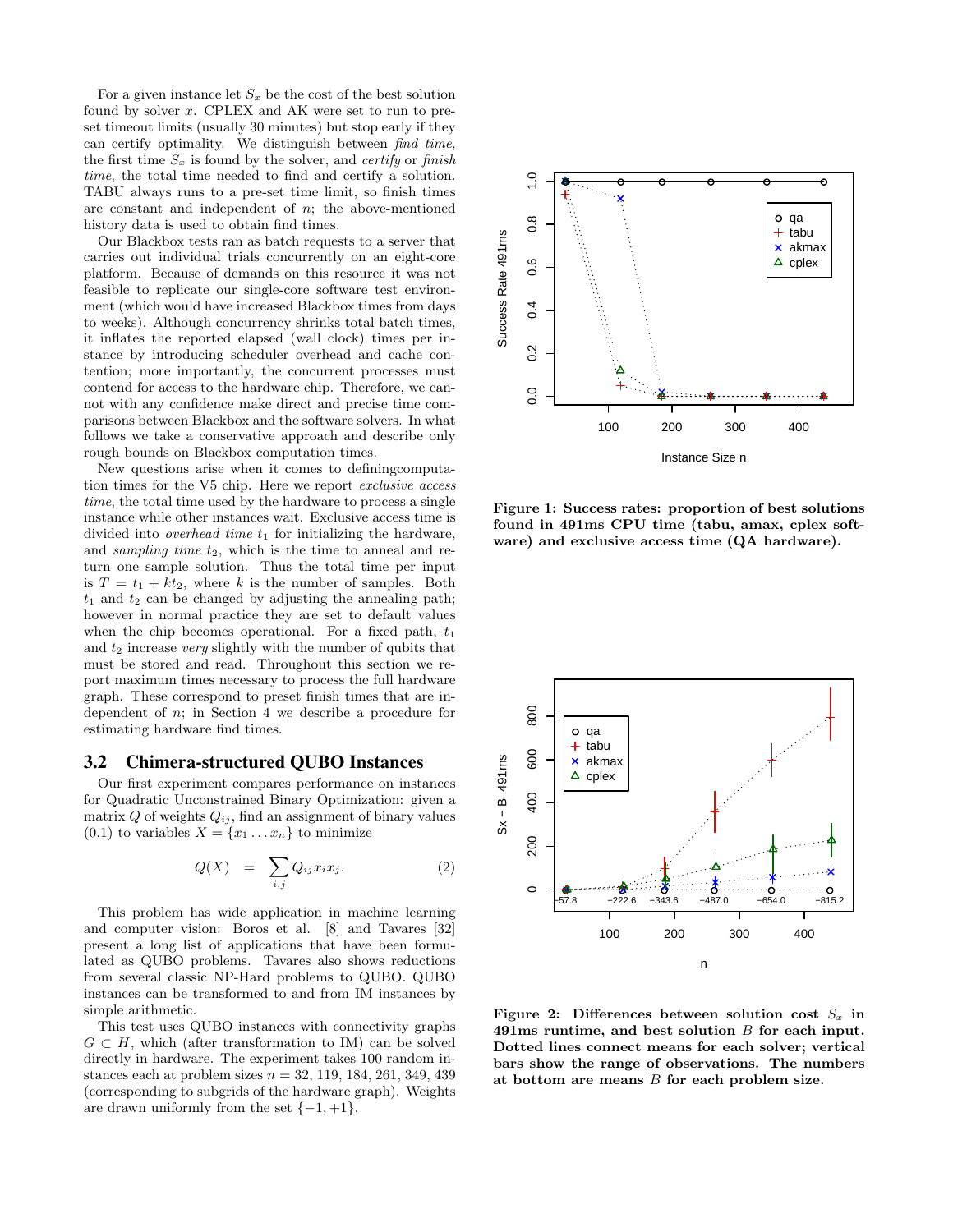#### *Solutions in half a second.*

The V5 hardware chip has setup time  $t_1 = 201$ ms and sampling time  $t_2 = 0.29$ ms, and returns  $k = 1000$  samples per instance. This works out to  $T = 491$ ms exclusive access time per input, just under half a second.

Figure 1 compares performance when all four solvers are restricted to 491ms computation time. For each input let  $S_x$ be the cost of the best solution found by solver  $x$  and let  $B$ be the cost of the best solution found among the four solvers. The figure shows the *success rate* equal to the proportion of instances for which  $S_x = B$ . At  $n = 32$  all but TABU enjoy a 100 percent success rate, while at  $n = 184$  the software success rates drop to below 3 percent. QA was 100 percent successful at all problem sizes. By letting CPLEX run to 30 minutes we can certify that 585 of the 600 solutions found by QA (97 percent) are not only best, but optimal.

Figure 2 shows how solution cost  $S_x$  varies with n. The dotted lines connect mean differences  $\overline{D_x} = \overline{(S_x - B)}$  for solver; the vertical lines mark the range of differences observed in 100 trials. The numbers near the bottom of the chart are means  $\overline{B}$  for each *n*. For example, at  $n = 439$ TABU produced solutions that were 805 units from B, which was -815.2 on average. Random solutions have mean 0, which suggests that TABU makes very little improvement on its initial random solution in this short time frame.

#### *Time vs solution quality.*

Next we focus on the largest problem size  $n = 439$  and use the history data to see how performance varies with computation time. The table below shows success rates when the software solvers are allowed longer runtimes. The second column shows each time as a multiple of QA time.

|                   | $t/491\text{ms}$ | АK | CPLEX | TABU |
|-------------------|------------------|----|-------|------|
| 1 sec             | $2.0\,$          |    |       |      |
| 30 <sub>sec</sub> | 61.1             |    | 56    |      |
| $1 \text{ min}$   | 122.2            |    | 72    |      |
| $10 \text{ min}$  | 1222.0           |    | 99    |      |
| $30 \text{ min}$  | 3666.0           |    | 100   |      |

Clearly CPLEX makes the most use of the extra time: with a 10 minute limit it finds 99 percent of best solutions, and in 30 minutes it is able to find (and certify) optimal solutions for all 100 instances. The other two fail to find any optimal solutions within 30 minutes.

The table below shows mean differences  $\overline{D_x}$  for solutions found within in these time limits. All solvers improve, but again CPLEX improves the most ( $\epsilon$  signifies a positive  $D_{cp}$ value that rounds to 0).

|                   | $t/491$ ms | $D_{ak}$ | $D_{cp}$       | $D_{th}$ |
|-------------------|------------|----------|----------------|----------|
| 1 sec             | 2.0        | 72.5     | 224.7          | 759.5    |
| 30 <sub>sec</sub> | 61.1       | 52.8     | 1.7            | 92.6     |
| $1$ min           | 122.2      | 50.5     | $\epsilon > 0$ | 57.4     |
| $10 \text{ min}$  | 1222.0     | 40.6     | $\epsilon > 0$ | 48.4     |
| $30 \text{ min}$  | 3666.0     | 36.0     | (0.0)          | 37.2     |

Further analysis in Section 4 shows that QA rarely needs all  $k = 1000$  samples to find its best solution. For example if the best solution is returned 200 times, then only  $5 = 1000/200$  samples are needed on average. At  $n = 439$ the estimated median and mean find times for this problem work out to 202ms and 224ms. Thus we estimate QA could achieve the same success rates with (find) times below a quarter-second.

The QA hardware solver clearly out-performs the software solvers on instances that match its native structure. QA finds best solutions (97 percent of them optimal) in less than half a second, and results from Section 4 suggest that a quarter-second would suffice.

At  $n = 439$ , CPLEX, the best among software solvers, can match QA's success rate running 3666 times slower than QA's finish time, or about 7332 times slower than QA's estimated find time.

# 3.3 Weighted Max 2SAT

In the W2SAT problem, we are given a boolean formula in conjunctive normal form, on  $n$  variables, with 2 variables per clause, and weights  $W = w_1 \dots w_m$  on the clauses. The problem is to find an assignment of boolean values to the variables to maximize the total weight of satisfied clauses. (W2SAT can be transformed to QUBO by negating literals and replacing ∨, ∧ with multiplication and addition.)

This test uses 120 instances from the 2012 Max-SAT Evaluation competition [3]. The AK code used here outperformed all other complete solvers in that competition. These are random 2SAT formulas containing  $n \in (100, 120, 140)$ variables with between 1200 and 1600 clauses. The competition instances have random integer weights from [1,10]; our tests assign random weights from the set

$$
[-15/2, -13/2, \ldots -1/2, 1/2, \ldots 13/2, 15/2],
$$

so that each weight is represented with 4 bits of precision. Since the problem connectivity graphs have degree at least 8.5 (more than Chimera graphs), Blackbox is used to solve these problems.

Software solvers were set to timeout after 30 minutes, and Blackbox to timeout after  $10^7$  objective function evaluations. CPLEX and TABU took around 3 days (elapsed on 7 cores) and AK and Blackbox took a few hours to complete all tests.

In terms of success rates, Blackbox, AK, and TABU were able to find optimal solutions (certified by AK) for all problems. CPLEX was less successful within 30 minute timeouts, as summarized in the table below.

|               | $n = 100$ | 120 | 140 |
|---------------|-----------|-----|-----|
| CPLEX find    | 30        | 31  | 33  |
| CPLEX certify | 10        | 13  | 11  |
| $\max D_{cp}$ | 75        | 6.5 | 5.5 |

For example at  $n = 100$ , CPLEX was able to find 30 optimal solutions (of 40 instances) and to certify optimality in 10 cases. In all tests the CPLEX solution was never observed to be more than 7.5 units from optimal.

Figure 3 summarizes find times for TABU (left/red), AK (center/blue) and CPLEX (right/green) at each problem size. The bar in the middle of each box marks the median time, box endpoints mark the first and third quartiles, and the circles mark outliers beyond 1.5 times the inter-quartile range. The outliers at the high end and the symmetry of the boxes on this logarithmic y-scale indicate a significant amount of skew in the data.

The dotted line at top marks the 1800-second timeout, which CPLEX hit in 26 of 120 instances. Note that AK times more than double with each increment of  $n$ , corresponding to an exponential growth rate (not unusual in branch-and-bound algorithms). We can estimate that AK will hit the 30 minute limit at around  $n = 200$ .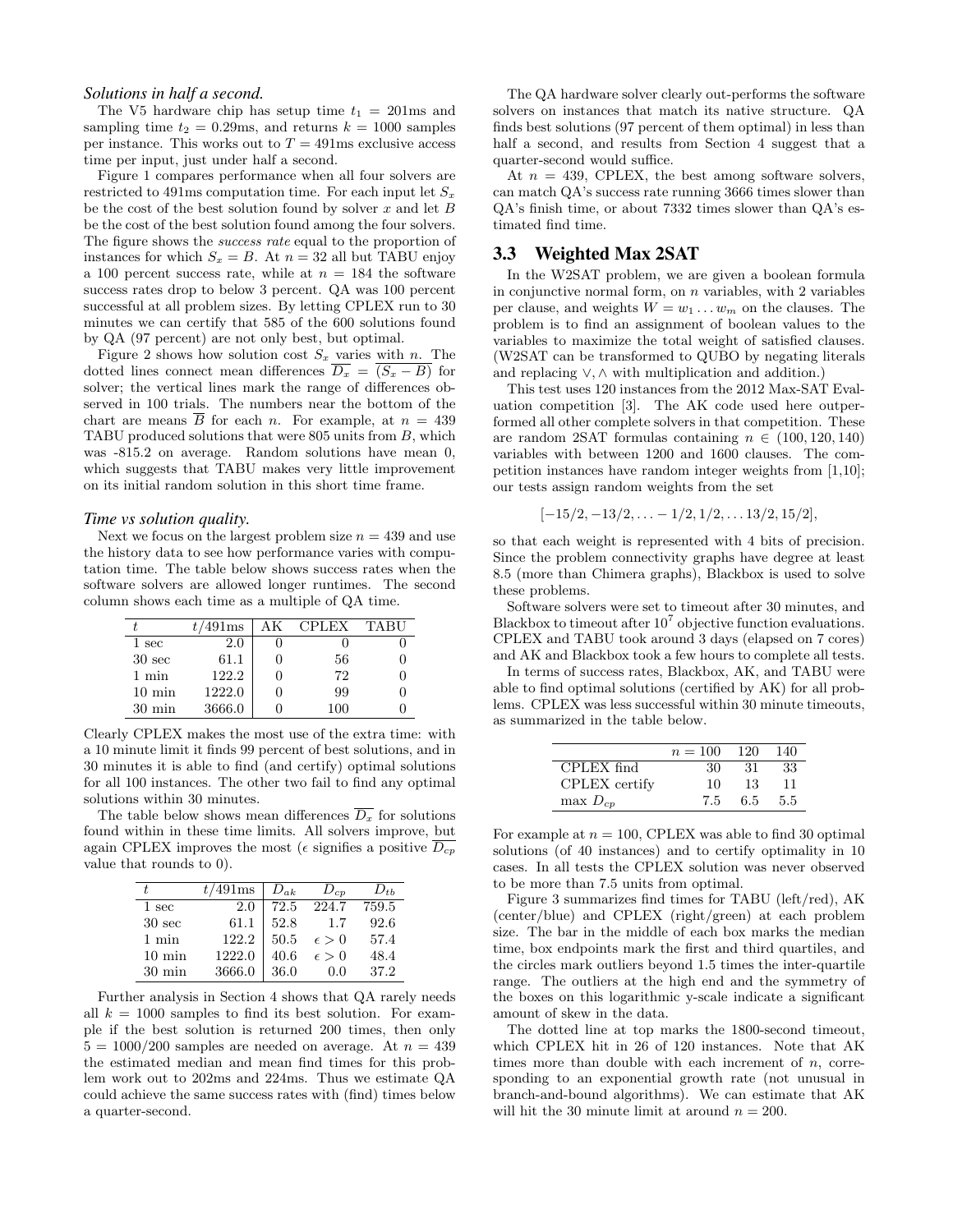

Figure 3: W2SAT software find times, and two estimates of median Blackbox find times (horizontal bars). Note the logarithmic y scale.

For reasons outlined in Section 3.1 it is very difficult to make reliable runtime comparisons between the software solvers and Blackbox. The horizontal bars on the right of Figure 3 show two estimates of median Blackbox time at  $n = 140$ , calculated as follows.

Since both Blackbox and TABU are based on tabu search we can compare counts of total objective function evaluations and total main loop iterations needed to converge to an optimal solution. Roughly speaking, Blackbox needs fewer iterations but performs more objective function evaluations (plus a hardware query) per iteration.

First, comparing objective function evaluations at  $n = 140$ we have median(Blackbox-fevals / TABU-fevals)  $= 5.6$ . By this measure Blackbox runs roughly 5.6 times slower than TABU. This estimate is marked by the higher bar in Figure 3. Second, comparing main loop iterations we observe the median ratio of Blackbox iteration counts to TABU iteration counts is 5.2. This estimate is marked by the lower bar in the figure.

In this experiment AK, TABU, and Blackbox were able to solve all problems to optimality well within their half-hour time limits. Based on comparisons of their similar structures, we estimate that median Blackbox find times would be somewhere between 5 times faster and 5 times slower than TABU find times if they ran on similar platforms.

#### 3.4 Quadratic Assignment Problem

In the Quadratic Assignment Problem (QAP) we are given a set of n facilities  $P$  and n locations  $L$ , a distance function  $D(\ell_i, \ell_j)$  between pairs of locations, and a weight function  $W(p_i, p_j)$  for pairs of facilities. The problem is to find a 1-to-1 assignment  $a(p) \to \ell$  of facilities to locations, to minimize the cost function

$$
QAP(a) = \sum_{p,q \in P} W(p,q) \cdot D(a(p),a(q)).
$$

Our third experiment uses 33 QAP instances downloaded from a public repository called QAPLib [10]. The set has 16 different problem sizes in  $n = 30...50$ . The best-known solutions for these problems are published on the website; in 23 of 33 cases the published solutions are certified optimal. Details about the instances may be found in Appendix A.

A constrained QAP problem of size  $n$  can be transformed to an unconstrained QUBO problem of size  $n^2$  by introducing a penalty function that enforces 1-to-1 assignments. This transformation expands problem sizes to  $n_s = 900...2500$ , and allows the possibility that infeasible solutions may be returned.

Since  $n = 439$  is the largest problem the V5 hardware chip can handle, our Blackbox tests use a more compact transformation with an objective function that cannot be represented asa QUBO problem. Under this transformation Blackbox problem sizes are in  $n_b = 178...395$ . Thus instances presented to Blackbox are roughly 5.5 times smaller than instances presented to the software solvers. (It is possible to apply the more compact transformation to TABU and CPLEX but not AK. Ongoing tests have not been completed in time for this report.)

As before, we ran software solvers with 30 minute timeouts and Blackbox to  $10^7$  objective function evaluations. Computation times for this experiment totaled 6 days for Blackbox and just over 14 CPU-days for the software.

In this test all software solvers ran to full timeouts and neither AK nor CPLEX was able to certify optimality. The table below compares solutions found by each. The first column (NA) shows that AK failed to return any solution at all about 10 of 33 cases. The second column (Infeasible) shows that CPLEX timed out while working on infeasible solutions in 5 cases. The third column shows the number of times each solver found the best solution among these four: here Blackbox had the best success rate overall. Of 9 times when TABU found the best solution, it tied Blackbox in 4 cases and beat Blackbox in 5 cases. The last column shows the number of times each solver found the best published solution; in all cases these known to be optimal.

|              | NА | Infeasible | Best | Best Pub |
|--------------|----|------------|------|----------|
| Blackbox     |    |            |      |          |
| ΑK           | 10 |            |      |          |
| <b>CPLEX</b> |    | h          |      |          |
| TARU         |    |            |      |          |

For given instance, let  $P$  be the best published solution cost and let  $S_x$  be the best solution cost found by solver x. Figure 5 shows ratios  $R_x = S_x/P$  for each solver on each instance (ordered by increasing size). The dotted line marks  $R_x \geq 1.5$ . Cost ratios above the line are printed (not to scale): the higher row of numbers (blue) shows ratios for AK, with N marking the 10 non-solutions; the lower row of numbers (green) shows ratios returned by CP. In all cases Blackbox found solutions within  $R_{bb} = 1.18$ ; TABU found solutions within  $R_{tb} = 1.20$  in all but two cases.

In this test Blackbox found best solutions in 28 of 33 cases, although TABU found better solutions in 5 cases and matched Blackbox in 4 cases. Blackbox and Tabu matched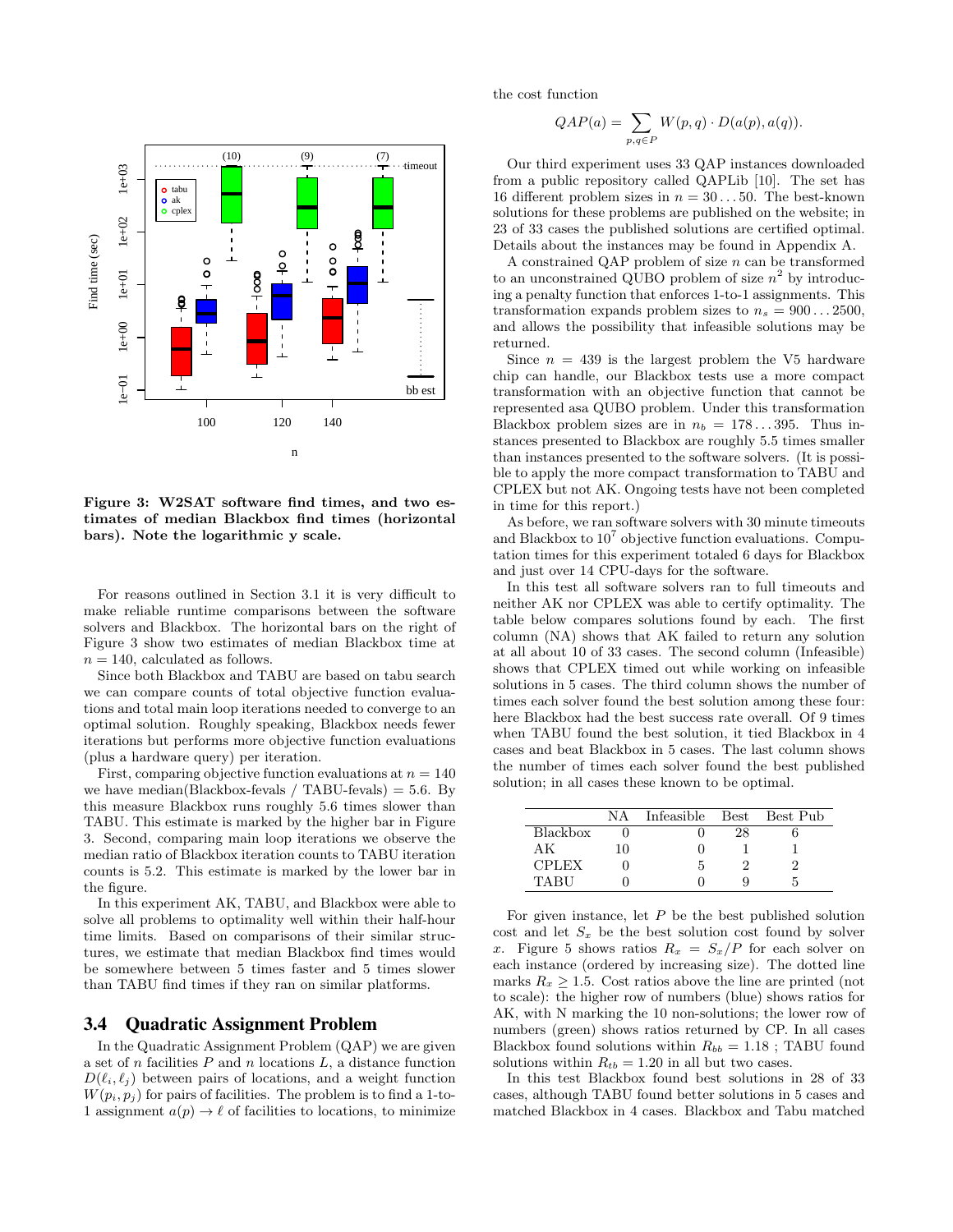

Figure 4: QAP relative solution quality. The y-axis is the ratio of solver solution to best published solution. Points above the line are not to scale (labeled by ratio); "N" denotes ten cases where AK failed to return a solution.

the best published solutions 6 and 5 times, respectively. Solutions were generally within 20 percent of published results, with Blackbox performing slightly better than TABU.

#### 4. COMPARING V5 AND V6

This section looks at performance profiles of two hardware chips named V5 and V6 that became operational in September and December 2012, respectively. We use the same random QUBO instances as described in Section 3.2.

Recall that theoretically, computation time depends on the spectral gap  $q$ , which depends on input properties including  $n$  as well as on algorithm parameters. It not feasible to calculate g directly, so in normal use the hardware computation time (exclusive access time) is fixed and (nearly) constant in *n*. Instead the time is  $T = t_1 + kt_2$ , where  $t_1$ is setup time per instance,  $t_2$  is sampling time, and  $k$  is the number of solutions sampled per instance.

Figure 5 shows how sample solutions returned by V5 are distributed, for 20 instances at  $n = 439$ . A number plotted at position  $y$  is a count of how many times solutions with cost y were observed in the sample. For example in the first instance V5 found best-cost solutions (−822) seven times and second-best solutions (−820) 25 times in this sample of  $k = 1000$ . (In this problem formulation solution costs are even-valued). In many cases the sample distribution is clustered near its minimum value, with no gaps at the low end.

Let  $S$  be the best solution cost found in a sample of size  $k = 1000$ , and let N be the number of times S appears in the sample. Figure  $6$  shows how N varies with problem size n. The points are jittered by adding random noise to x-coordinates to make overlaps visible. The line connects mean values of N for each sample: at  $n = 32$  nearly all of the samples are best solutions  $S$  and at  $n = 439$  about 25 percent of a sample holds S on average.



Figure 5: Distribution of V5 solution costs, n=439, 20 instances. A number at position y gives the total number of samples (out of 1000) that returned solutions with cost y.



Figure 6: V5: Number of samples  $N$  holding the best answer S, in  $k = 1000$  samples for each of 1000 inputs. The solid red line shows means and the dotted red line shows medians at each input size.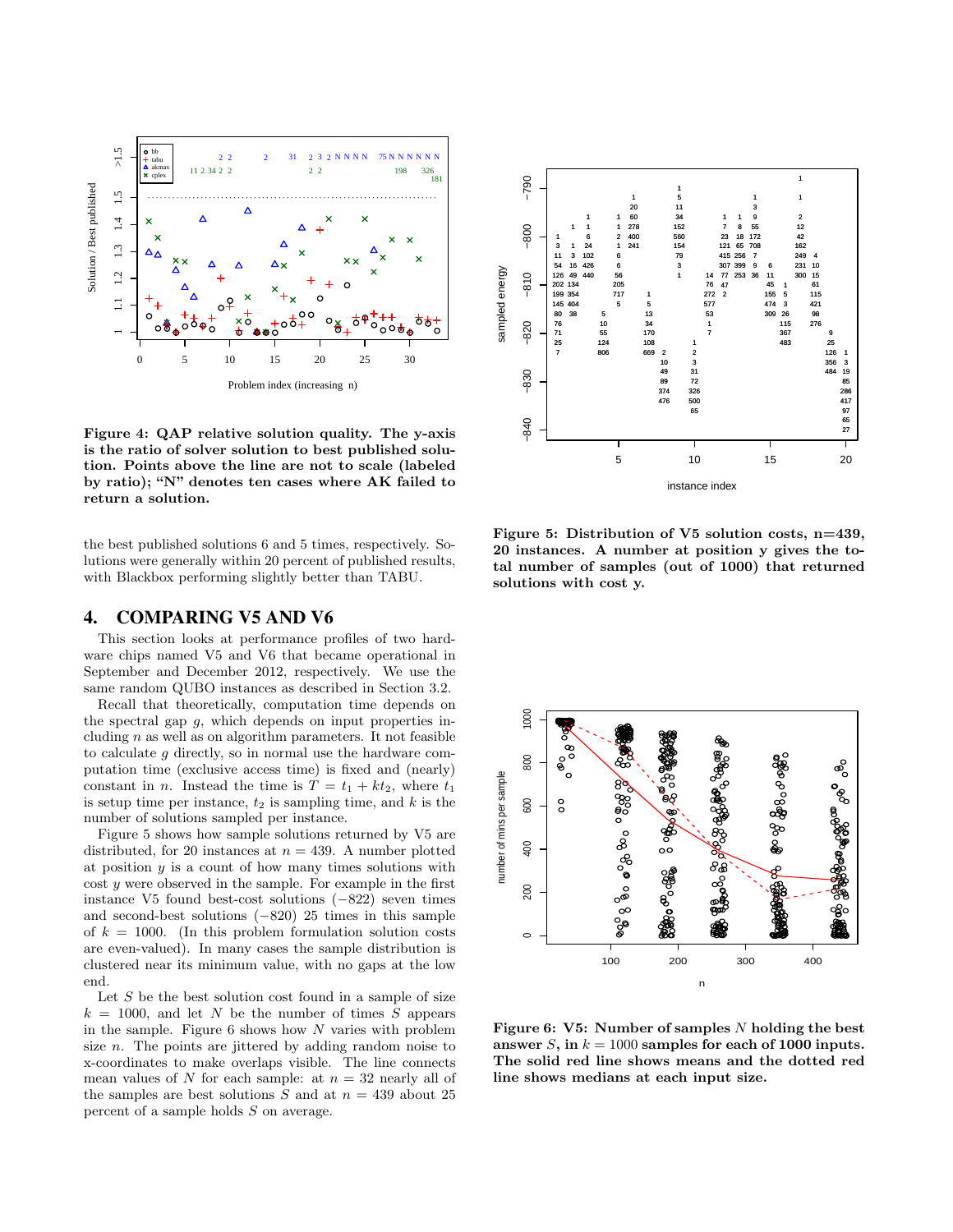

Figure 7: V5: Expected number of samples  $k^*$  to observe  $S$  (log scale). The solid red line shows means  $k^*$  at each problem size; the dotted red line shows medians. The top and bottom lines mark  $k = 1000, 1$ . Exclusive access times appear at the right.

Of course the hardware succeeds if just one minimum cost solution is returned. We can estimate the expected number of independent samples  $k^*$  needed to first observe S as follows. Sampling can be modeled as a Bernoulli trial with success probability equal to  $p = N/k$ . Therefore the expected number of samples needed to observe the first success is described by a geometric distribution with mean  $1/p$ . For example, if S appears 200 times in a sample of size  $1000$ we expect to observe it within the first  $k^* = 5 = 1000/200$ samples on average.

Figure 7 shows how  $k^*$  varies with n. The red solid and dotted lines show mean and median  $k^*$ , respectively, for 1000 instances at each problem size (note the log y scale). Corresponding V5 computation times are shown on the right side of the chart, together with baseline times for  $k = 1$  and 1000 samples. For half the inputs at  $n = 439$ , we could take just 5 rather than 1000 samples to observe the same minimum cost S. On average just under 100 samples (224ms) are needed to find the same solution as 1000 samples (491ms).

These time estimates are based on  $t_1 = 201$ ms,  $t_2 =$ 0.29ms for V5. Note that these are maximum times  $t_1$  and  $t_2$  measured independently over several tests at varying input sizes. Although this works out to 491ms at  $k = 1000$ , in fact no single test had exclusive access time above 430ms.

Figures 8 and 9 present analogous results for a newer V6 hardware chip that has 502 working qubits. Figure 8 shows the proportion  $N/k$  of best solutions found, for larger problems  $n = 257, \ldots, 502$ , and larger sample sizes k. Figure 9 shows the expected number of samples needed to find  $S$ , with corresponding exclusive access times on the right side. V6 has  $t_1 = 36$ ms overhead and  $t_2 = 0.126$ ms sampling time. Thus V6 is 5.6 times faster than V5 at  $k = 1$  and 3 times faster at  $k = 1000$ .



Figure 8: V6: Proportion of samples  $N/k$  holding the best answer *S*. Here  $n = 257, 304, 352, 383, 439$ , 470,502. We have  $k = 2000$  (at  $n \lt 352$ ),  $k = 5000$  (at  $383 \le n \le 439$ ) and  $k = 10000$  (at  $n \ge 470$ ). The solid red line shows means and the dotted red lines shows medians.



Figure 9: Expected number of samples to observe  $S$ . The solid red and dotted red lines show mean and medians over all inputs. The horizontal lines mark  $k = 1$ , 1000, and 10,000 samples. Exclusive access times are shown on the right.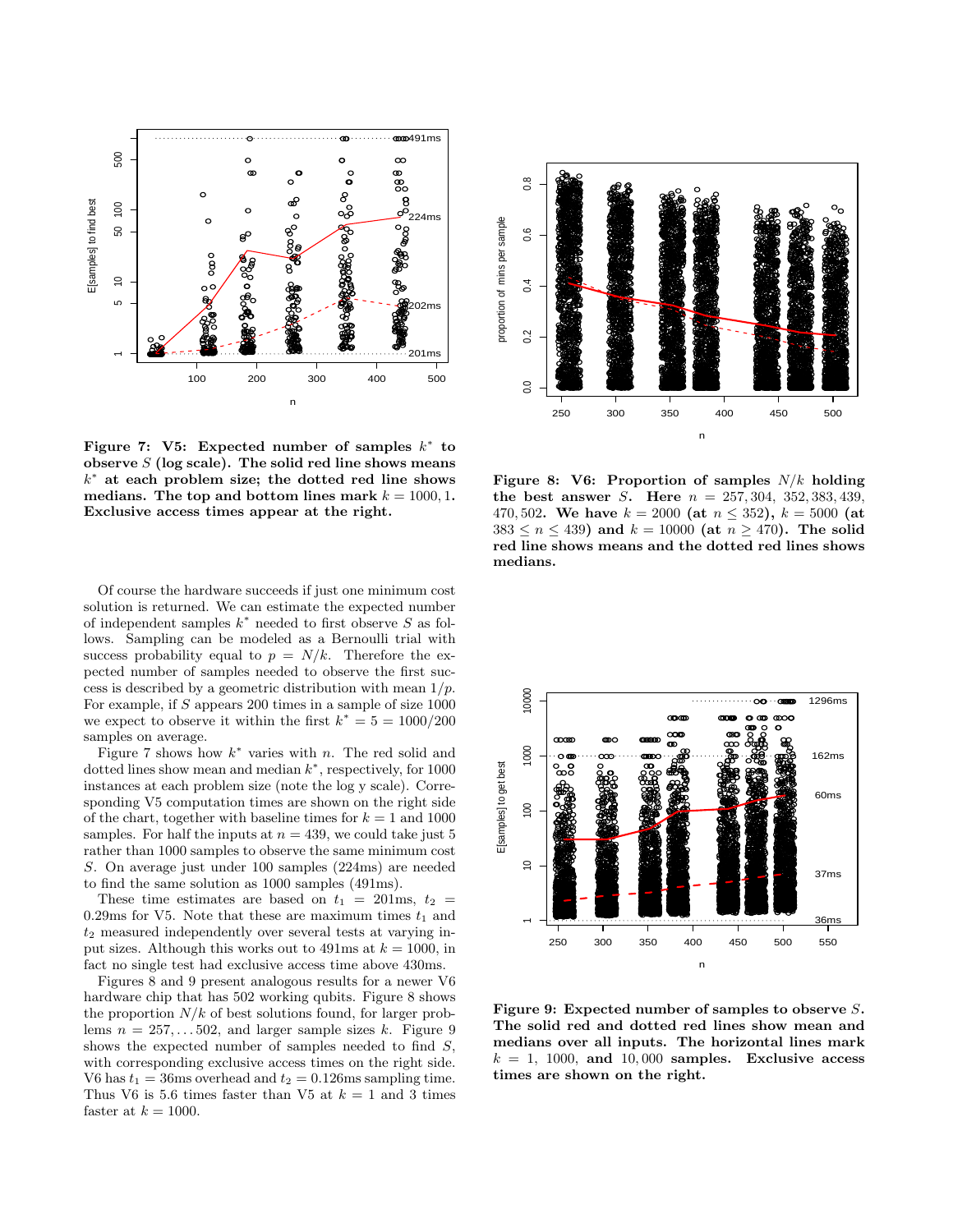# 5. CONCLUSIONS AND FUTURE WORK

This paper reports on the first experiments we know of to compare performance of a quantum annealing system to conventional software approaches, using instances from three NP-Hard optimization problems. In all three experiments the V5 hardware or its hybrid counterpart Blackbox found solutions that tied or bettered the best solutions f ound by software solvers. Performance was especially impressive on instances that can be solved directly in hardware. On the largest problem sizes tested, the V5 chip found optimal solutions in less than half a second, while the best software solver, CPLEX, needed 30 minutes to find all optimal solutions.

We have also carried out some tests to compare V6 to the software solvers; very preliminary results suggest that on QUBO instances with  $n = 503$ , the hardware can find optimal solutions around 10,000 times faster than CPLEX.

Our results have turned up many ideas for future experiments, including expanding these tests to a wider set of problem domains and solvers; looking at how problem transformations affect performance; developing good algorithms and heuristics for minor-embedding in hardware graphs; and investigating ideas for auto-tuning Blackbox. There is also much work to be done in understanding how performance of hardware chips like V5 and V6 depends on input parameters, including size, density, objective function, and weight distributions and scale.

It would of course be interesting to see if highly tuned implementations of, say, tabu search or simulated annealing could compete with Blackbox or even QA on QUBO problems; some preliminary work on this question is underway.

The open questions about the fundamental capabilities of adiabatic quantum computers, algorithms, and models of computation are myriad, too many to be listed here.

#### 6. REFERENCES

- [1] D. Aharonov, W. van Dam, J. Kempe, Z. Landau, S. Loyd, and O. Regev, "Adiabatic quantum computation is equivalent to standard quantum computation," SIAM Journal of Computing, Vol 37, Issue 1, p 166-194, 2007. The conference paper appeared in Proceedings of 45th FOCS, p. 42-51, 2004.
- [2] Boris Altshuler, Hari Krovi, and Jeremie Roland, "Adiabatic quantum optimization fails for random instances of NP-Complete problems," arXiv:0908.2782, December 2009.
- [3] Joseph Argelich, Chu Min Li, Felip Manyà and Jordi Planes (organizers), Max-SAT 2012: Seventh Max-SAT Evaluation, maxsat.udl.cat. The testbed used in our experiments may be found in the Weighted Max-Sat/Random category.
- [4] Zhengbing Bain, Fabian Chudak, William G. Macready, Lane Clark, and Frank Gaitan, "Experimental determination of Ramsey numbers with quantum annealing," arXiv:1201.1842v2 [quant-ph] 10 Jan 2012.
- [5] Jacob Biamonte and Peter J. Love, "Realizable Hamiltonians for universal quantum computers," Phys. Rev. A 78 012352 (2008).
- [6] Sergio Boixo, Tameem Albash, Federico M. Spedalieri, Nicholas Chancellor, and Daniel A. Lidar,

"Experimental signature of programmable quantum annealing," arXiv:1212.1739 [quant-ph], 7 December 2012.

- [7] Max Born and Vladimir Fock, "Beweis des Adiabatensatzes," Seitschrift für Physik A, 51 (3-4): pp 165-189.
- [8] Endre Boros, Peter Hammer, and Gabriel Tavares, "Local search heuristics for quadratic unconstrained binary optimization (QUBO)," Journal of Heuristics, 13:99-132, 2007.
- [9] J. Brooke, D. Bitko, T. F. Rosenbaum and G. Aeppli, "Quantum annealing of a disordered magnet," Science 30 April 1999: Vol. 284, no. 5415, pp. 779-781. 284 779 (1999). www.sciencemag.org/content/ 284/5515/7794.abstract.
- [10] R.E. Burkard, E. Çela, S. E. Karisch, and F. Rendl, QAPLIB Quadratic Assignment Problem Library: Problem Instances and Solutions. www.seas.upenn.edu/qaplib/inst.html.
- [11] A. Childs, E. Farhi, and J. Preskill, "Robustness of adiabatic quantum computation," Physical Review A, 65:012322, 2002.
- [12] Adrian Cho, "Controversial Computer Is at Least a Little Quantum Mechanical," Science, 13 May 2011.
- [13] Vicky Choi, "Minor-embedding in adiabatic quantum computation: I The parameter setting problem," Quantum Inf. Process 7: pp 193-209, 2008.
- [14] Vicky Choi, "Adiabatic quantum algorithms for the NP-Complete maximum-weight independent set, exact cover, and 3SAT problems," arXiv:1004.2226v1 [quantum-ph] 13 April 2010.
- [15] Niel G. Dickson and M. H. S. Amin, "Does adiabatic quantum optimization fail for NP-Complete problems?", arXiv:1010.0669v3 [quantum-ph] 11 January 2011.
- [16] E. Farhi, J. Goldstone, S. Gutmann, "A numerical study of the performance of a quantum adiabatic evolution algorithm for satisfiability," arXiv:quant-ph/0007071v1.
- [17] E. Farhi, J. Goldstone, S. Gutmann, and M. Sipser, "Quantum computation by adiabatic evolution," arXiv:quant-ph/0001106, 2000.
- [18] E. Farhi, J. Goldstone, S. Gutman, J. Lapan, A. Lundgren, and D. Preda, "A quantum adiabatic evolution algorithm applied to random instances of an NP-complete problem," Science, 292(5516): 472-476, 2001.
- [19] E. Farhi, J. Goldstone, D. Gosset, S. Gutmann, H. B. Meyer, and P. Shor, "Quantum adiabatic algorithms, small gaps, and different paths," arXiv.org:quant-ph/0909.4766, 2009.
- [20] Friedman et al., "Quantum superposition of distinct macroscopic states," Nature (406) 2000.
- [21] L. K. Grover, "A fast quantum mechanical algorithm for database search," Proceedings of the 28th STOC , May 1996, pp. 212-222
- [22] R. Harris et al., "Experimental demonstration of a robust and scalable flux qubit," arXiv:0909.4321 v1 [cond-mat.supr-con] , 24 Sept 2009.